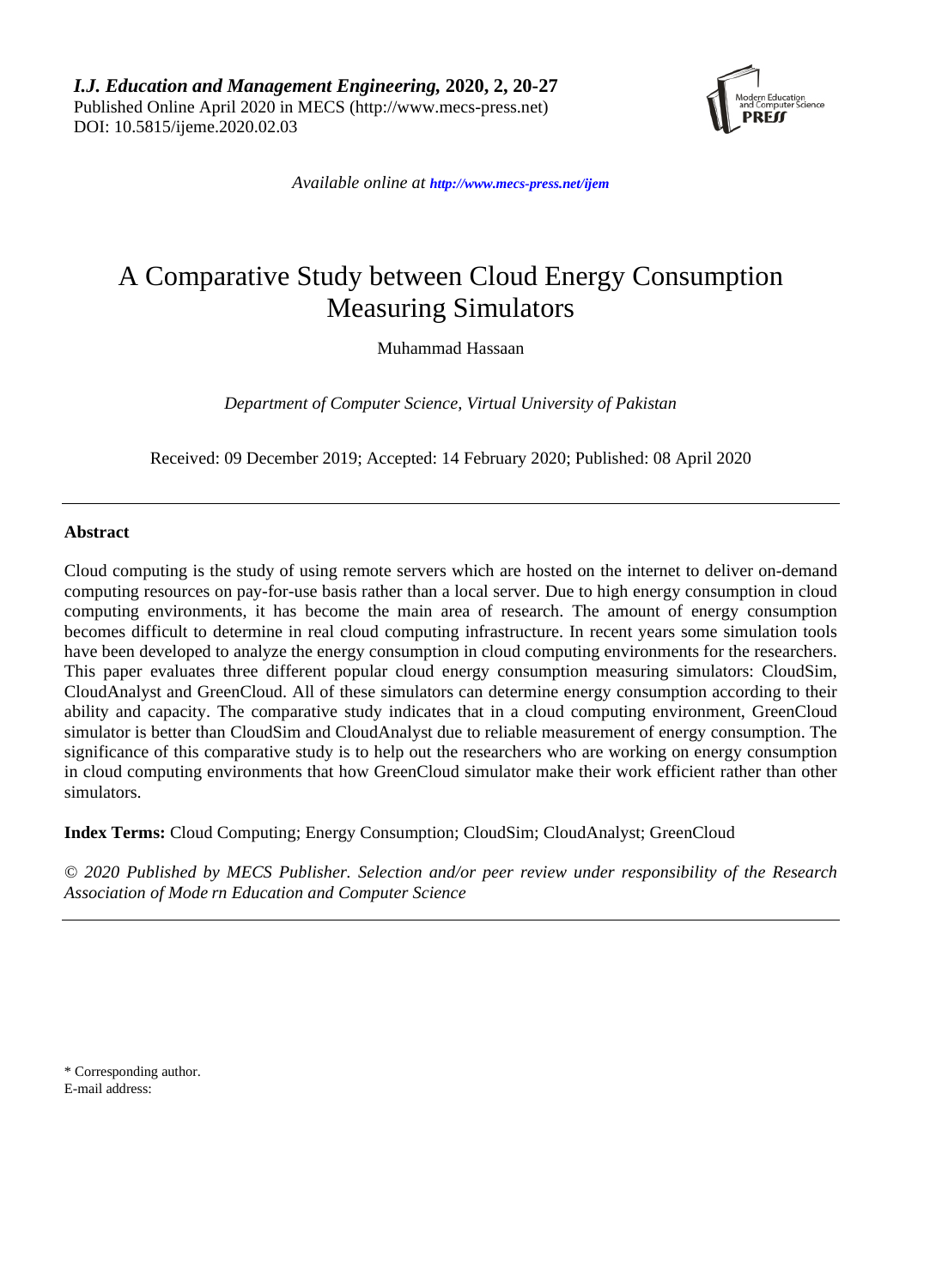### **1. Introduction**

According to IBM, "**Cloud computing**, often referred to as simply "the cloud," is the delivery of on-demand computing resources—everything from applications to data centers—over the Internet on a pay-for-use basis." [1]. Cloud Computing refers to manipulate, configure and access the applications online. It offers online data storage, infrastructure and applications [2]. So, it has changed the method of exchanging information between people. Infrastructure as a Service (IaaS), Platform as a Service (PaaS) and Software as a Service (SaaS) are the three main services of cloud computing [3], [17]. Cloud computing empowers a number of people to utilize the offered utilities by simply utilizing their own gadgets without realizing that where these services models are deployed. It can be seen that by increasing the amount of energy consumption due to increased development of cloud computing environments, researchers are finding the solutions to reduce the amount of energy consumption. So, the complexity of these systems, become a problem for the researchers when they conduct study on the real cloud computing environments. Researchers can evaluate the energy consumption in cloud computing environments with the help of cloud energy consumption measuring simulators. How they are suitable to measure energy consumption of a cloud system is accessed [4]. However, GreenCloud is much better than other simulators due to good performance and less simulation time. It has also different power saving modes i.e. DVFS (Dynamic Voltage and Frequency Scaling) and DNS (Dynamic Network Shutdown) [14,15] which are not in other simulators. The only main limitation of GreenCloud simulator is that it limits to only small data centers [26]. In this paper, the comparative study of three different simulators which are specifically developed for cloud energy consumption measurement i.e. CloudSim; CloudAnalyst and GreenCloud have to be done.

### **2. Related Work**

In cloud computing research, cloud simulators are required to evaluate the cloud system. Under different scenarios, the performance of a specific component can be evaluated by analyzing the cloud computing system [5]. For this purpose, different cloud energy consumption measuring simulators are available to measure the energy consumption of a cloud data center [19] and many researchers publish different research papers regarding their specifications. CloudSim is a Java based simulation toolkit and it can model and simulate very large-scale clouds. It can measure the energy consumed by a cloud system but less reliable than GreenCloud. It supports communication among the components of the cloud system while CloudAnalyst is derived from CloudSim [21]. On the other side CloudAnalyst is also provide java-based simulation and provide framework for deploying real-time datacenters. Its main purpose is to measure energy consumption of a cloud system [22,23]. According to the research of different researchers, GreenCloud is a packet level simulator and its ability to measure energy consumed by the system is more efficient and reliable than other simulators i.e. CloudSim and CloudAnalyst. It is specially made for energy-aware environment. GreenCloud is designed to calculate energy consumption at any particular data center components such as link, switch, gateway etc. as well as communication between the packet levels. Further, it offers to know the workload distribution in the system [24,25]. These simulators have to be taken for comparative study because these are specifically designed for the measurement of energy consumption in cloud computing environments. This paper aims to compare all these simulators against different parameters to show that which simulator is better than others in cloud energy consumption measurement.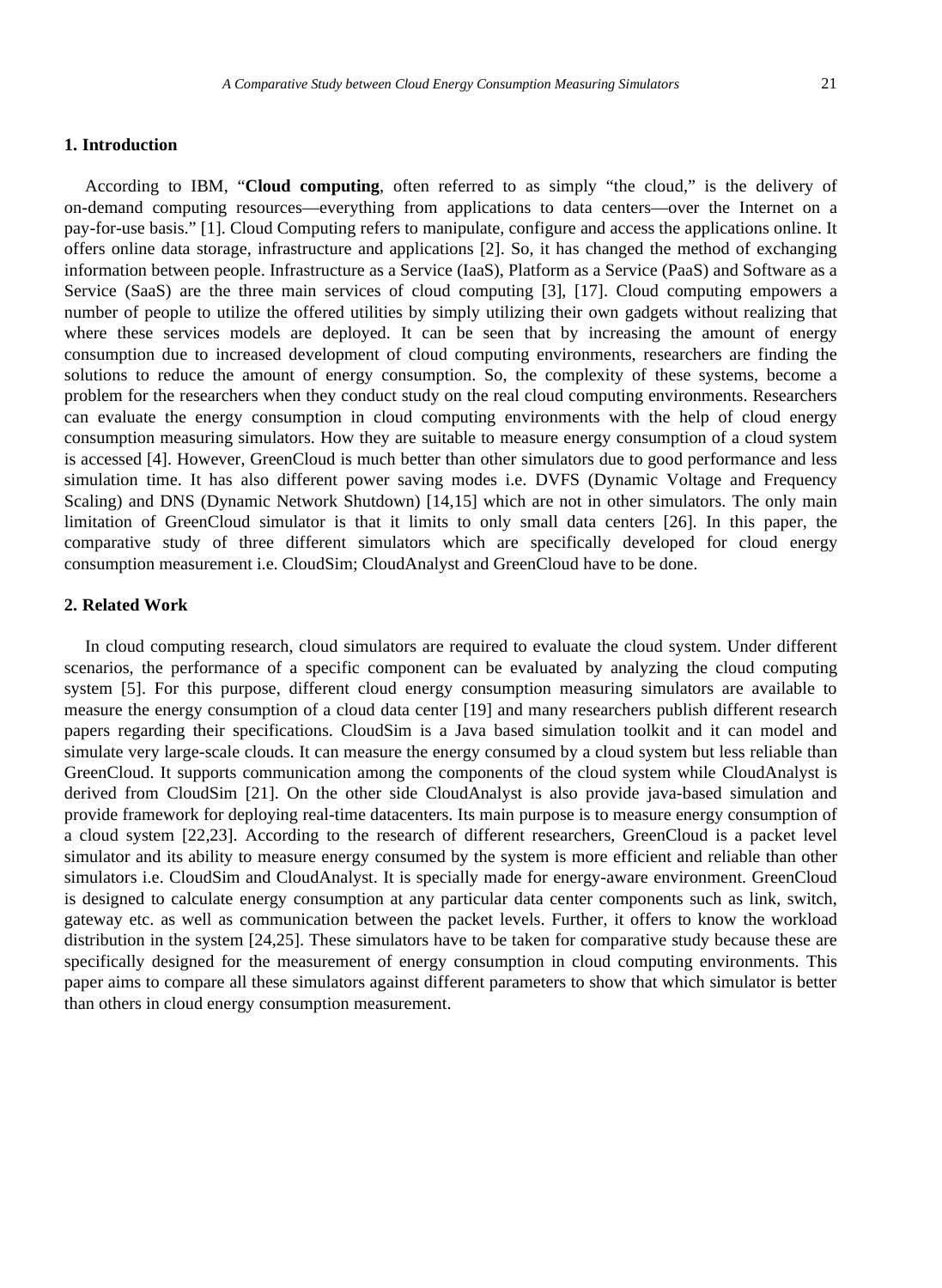### **3. Comparative Study between CloudSim, CloudAnalyst and GreenCloud**

In this part of paper, three different cloud energy consumption measuring simulators have been discussed. CloudSim simulation framework is Java based simulation toolkit which can model very large-scale clouds and support communication among the components of the cloud system [6,7]. It is event-based simulator. It has a special feature referred as federated policy. A federated cloud is a combination of several internal and external clouds utilities to meet business needs by deploying them [8,9,10]. The second one is CloudAnalyst derived from CloudSim. It is also event-based simulator. It has a powerful simulation framework for deploying real-time datacenters and monitoring the load balancing. So, it can be applied to determine the behavior of large-scale internet applications on cloud [9,10,11,12,13]. GreenCloud is the third one simulator to determine energy consumed by the system; with the ability of improving power management, it supports the researchers in exploring methods to reduce energy consumption with user friendly graphical user interface. It is a packet-level simulator, which strictly pay attention on the communication between components. This simulator based on two languages i.e. C++ and Tool Command Language (TCL) scripts [9,10], [14,15]. All of these simulators have their own ability to determine the energy consumption in cloud computing environments.

## **4. Methodology**

To identify the best cloud energy consumption measuring simulator for the help of researchers and others, the comparative study of the mentioned simulators has been done in two ways i.e. Technical Factors and Environmental Factors, which can be seen in section V i.e. Results. For technical factors the comparative study has been done on the following parameters: Simulator Services, Programming Language, Simulator Type and Simulation Time. For environmental factors the comparative study has been done on the following parameters: Market Demand, Graphical User Interface, Performance, Robustness and Open Source. In environmental factors, for more deeply analysis, these simulators are ranked as low, average and high to determine degree of influence and at the end their combine result has to be shown.

#### **5. Results**

Energy consumption can be measure with each simulator but each simulator has different capacity to perform it [18,19,20]. The detailed comparative study between different technical factors of cloud energy consumption measuring simulators is following:

**Services**-CloudSim is a Java based simulation toolkit. It can model and simulate very large-scale clouds. It supports communication among the components of the cloud system while CloudAnalyst is derived from CloudSim [6,7], [9]. It has some extended features and capabilities than CloudSim like User friendly GUI, flexibility and efficient output [8,9]. On the other side energy-aware cloud computing data centers can get simulation environment from GreenCloud simulator to capture the detailed energy consumed in data center [8,9], [14].GreenCloud is one of the only simulators which have power saving modes i.e. DVFS (Dynamic Voltage and Frequency Scaling) and DNS (Dynamic Network Shutdown) while CloudSim and CloudAnalyst do not have this feature [9], [11], [14,15]. They are also not considering the energy which has been spent. The detailed comparison between different services provided by cloud energy consumption measuring simulators can be seen in Table 1.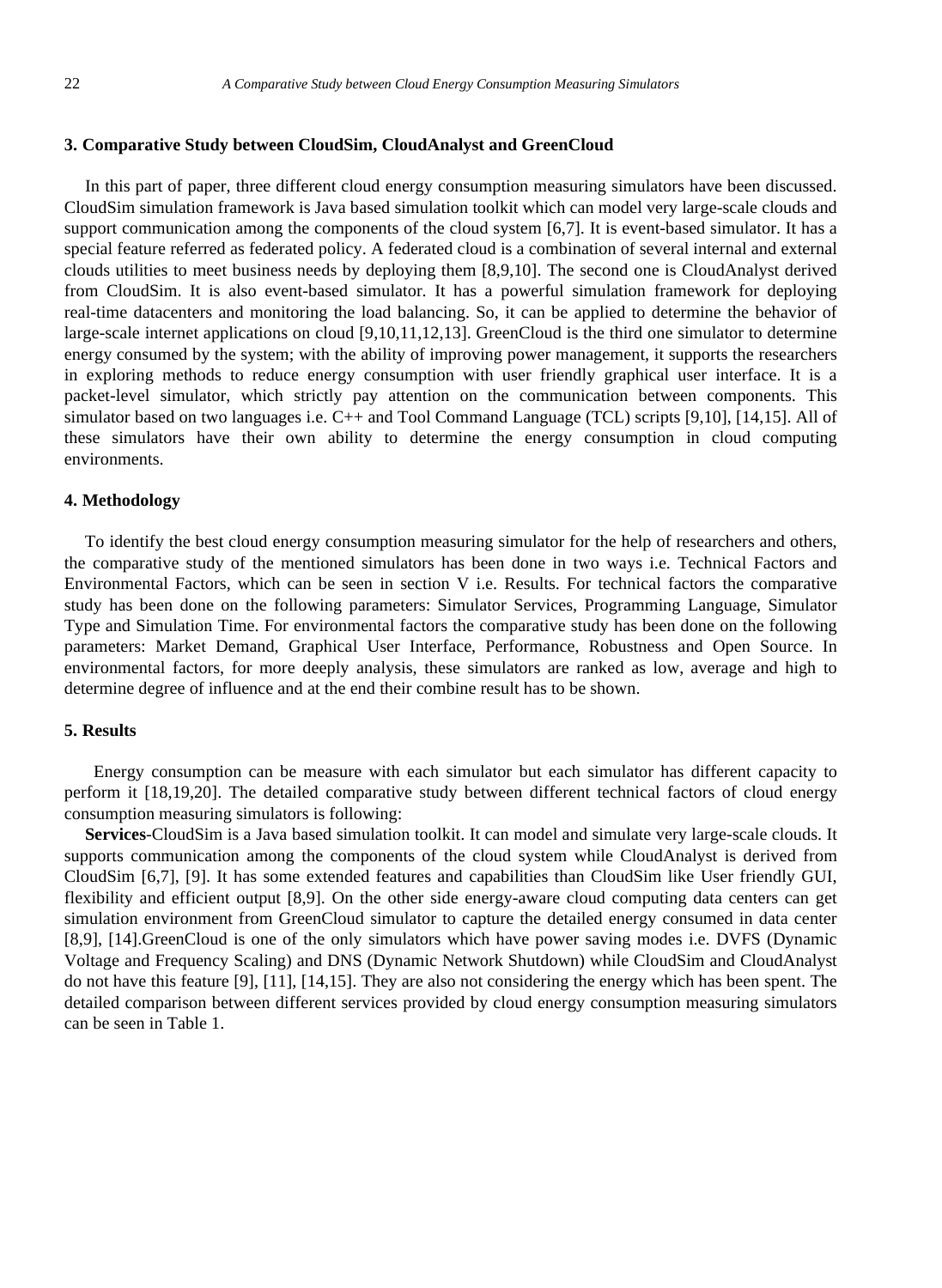| Sr#                     | <b>Services</b>                                                | <b>CloudSim</b> | <b>CloudAnalyst</b> | <b>GreenCloud</b> |
|-------------------------|----------------------------------------------------------------|-----------------|---------------------|-------------------|
| $\mathbf{1}$            | Provides java-based simulation                                 | Yes             | Yes                 | N <sub>o</sub>    |
| $\overline{2}$          | Simulation of CPU, memory, storage and<br>networking resources | No              | N <sub>o</sub>      | Yes               |
| 3                       | Provides computational resources                               | Yes             | N <sub>0</sub>      | Yes               |
| $\overline{\mathbf{4}}$ | Provide framework for deploying real-time<br>datacenters       | No              | Yes                 | No                |
| 5                       | Support virtualization and VM migration                        | No              | N <sub>o</sub>      | Yes               |
| 6                       | Graphical output in form of tables and<br>charts               | N <sub>0</sub>  | Yes                 | Yes               |
| $\overline{7}$          | Energy consumption measurement                                 | Yes             | Yes                 | Yes               |
| 8                       | <b>Power Saving Modes</b>                                      | N <sub>o</sub>  | N <sub>o</sub>      | Yes               |

TABLE 1. SERVICES PROVIDED BY CLOUD ENERGY CONSUMPTION MEASURING SIMULATORS [7,8,9,10], [13,14]

**Programming Language**- CloudSim and CloudAnalyst simulator code is written on Java while GreenCloud simulator code is written on C++ and Tool Command Language (TCL) [8,9]. See Table 2.

**Simulator Type**- CloudSim and CloudAnalyst simulators are event-based while GreenCloud is a packet-level simulator. So, GreenCloud simulator captures packet-level details of energy consumption which gives accurate results [8,9], [11]. See Table 2.

**Simulation Time**- GreenCloud simulator provides results efficiently as compare to CloudSim and CloudAnalyst [9], [11]. See Table 2.

TABLE 2. TECHNICAL FACTORS OF CLOUD ENERGY CONSUMPTION MEASURING SIMULATORS [7], [13,14]

| Sr# | <b>Parameters</b>              | <b>CloudSim</b> | <b>CloudAnalyst</b> | <b>GreenCloud</b>                          |
|-----|--------------------------------|-----------------|---------------------|--------------------------------------------|
|     | <b>Programming</b><br>Language | Java            | Java                | $C++/TCL$<br>Command<br>(Tool<br>Language) |
|     | <b>Simulator Type</b>          | Event based     | Event based         | Packet level                               |
|     | <b>Simulation Time</b>         | Less Efficient  | Less Efficient      | Efficient                                  |

The detailed comparative study between different environmental factors of cloud energy consumption measuring simulators is following:

**Market Demand**- Market demand of GreenCloud is higher than CloudSim and CloudAnalyst due to reliable and accurate measurement of energy consumption because it captures the detailed energy consumed by a cloud system at packet level and it can update the energy consumed by a cloud system while CloudSim and CloudAnalyst can calculate the energy consumption but do not consider the energy which they have spent [16]. Due to power saving modes GreenCloud is highly demanded simulator in cloud datacenters. For detailed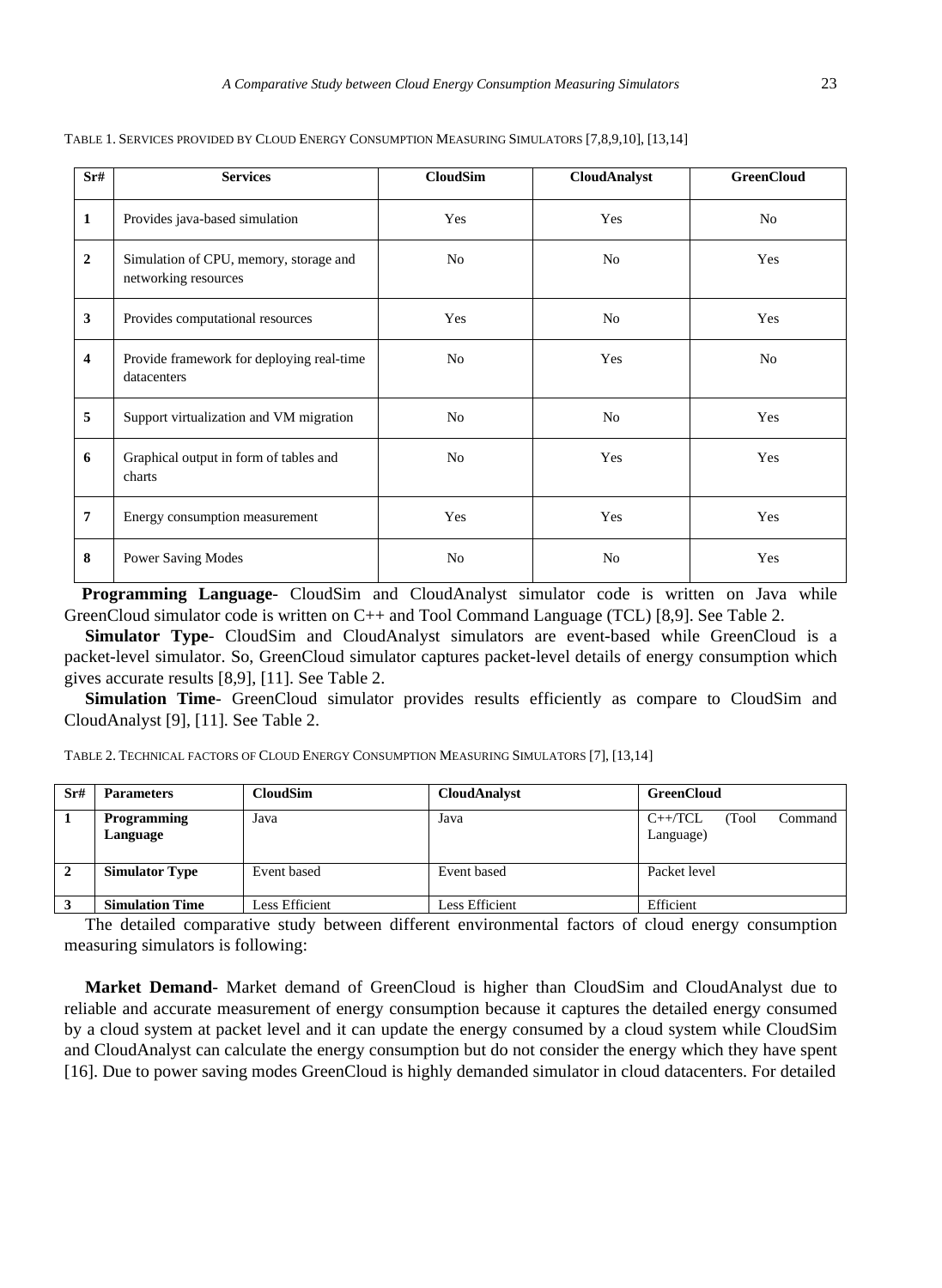comparative study, these simulators are ranked as low, average and high to determine degree of influence, which can be seen in Table 3 and which simulator falls in which rank can be seen in Table 7.

TABLE 3. DESCRIPTION TO DETERMINE DEGREE OF INFLUENCE FOR MARKET DEMAND

| Rank As     | Description to determine degree of influence                                                                                           |
|-------------|----------------------------------------------------------------------------------------------------------------------------------------|
| Low         | Measurement of energy consumption is not reliable because it does not consider the energy which has been<br>spent                      |
| Average     | Measure energy consumption and provide frameworks for deploying real-time datacenters                                                  |
| <b>High</b> | Reliable and accurate measurement of energy consumption and captures the detailed energy at packet-level<br>consumed by a cloud system |

**Graphical User Interface-** CloudSim simulator has a complex graphical user interface while CloudAnalyst has a user-friendly graphical user interface. On the other side, GreenCloud simulator has much user-friendly graphical user interface than other simulators [9,10]. For detailed comparative study, these simulators are ranked as low, average and high to determine degree of influence, which can be seen in Table 4 and which simulator falls in which rank can be seen in Table 7.

TABLE 4. DESCRIPTION TO DETERMINE DEGREE OF INFLUENCE FOR GUI

| <b>Rank As</b> | Description to determine degree of influence                                                                             |
|----------------|--------------------------------------------------------------------------------------------------------------------------|
| Low            | Complex graphical user interface as usage point of view <i>i.e.</i> difficult for user to understand its functionalities |
| Average        | Somehow easy graphical user interface for the user to understand its functionalities                                     |
| High           | User friendly graphical user interface to easily understand its functionalities                                          |

**Performance-** Performance wise GreenCloud simulator is much better than other simulators due to minimal simulation time [9], [14,15]. For detailed comparative study, these simulators are ranked as low, average and high to determine degree of influence, which can be seen in Table 5 and which simulator falls in which rank can be seen in Table 7.

TABLE 5. DESCRIPTION TO DETERMINE DEGREE OF INFLUENCE FOR PERFORMANCE

| <b>Rank As</b> | Description to determine degree of influence                                                         |  |  |
|----------------|------------------------------------------------------------------------------------------------------|--|--|
| Low            | Take maximum simulation time to compute the results related to energy measurement                    |  |  |
| Average        | Take average simulation time as compare to other simulators to compute the results related to energy |  |  |
|                | measurement                                                                                          |  |  |
| High           | Minimal simulation time to compute the results related to energy measurement                         |  |  |

**Robustness-** GreenCloud simulator has the ability to calculate accurate results due to its ability to capture details at packet-level while other simulators have not this ability and do not consider the energy which they have spent [7], [11], [14]. For detailed comparative study, these simulators are ranked as low, average and high to determine degree of influence, which can be seen in Table 6 and which simulator falls in which rank can be seen in Table 7.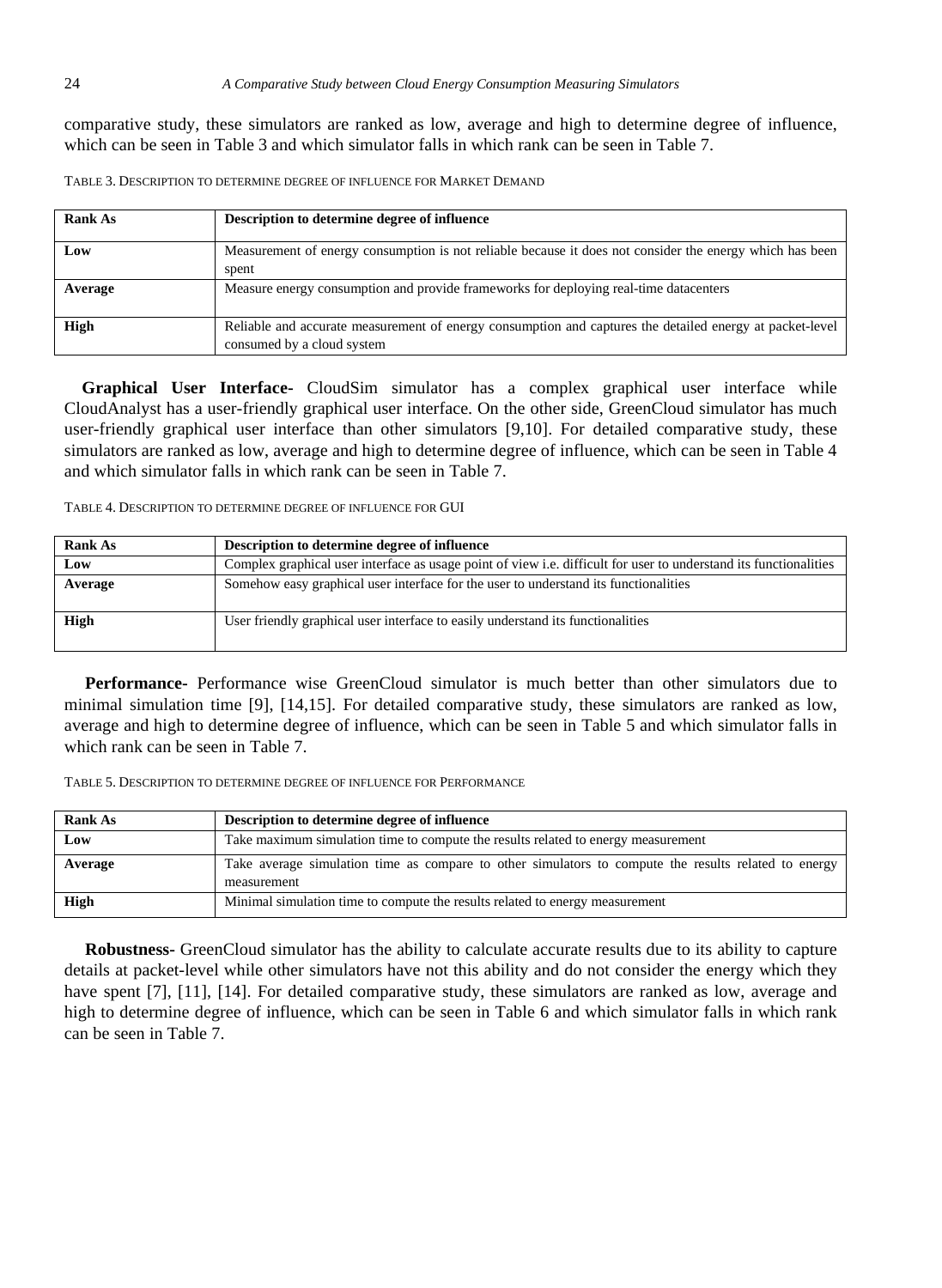| TABLE 6. DESCRIPTION TO DETERMINE DEGREE OF INFLUENCE FOR ROBUSTNESS |
|----------------------------------------------------------------------|
|----------------------------------------------------------------------|

| <b>Rank As</b>                                                                                          | Description to determine degree of influence                                                        |  |  |
|---------------------------------------------------------------------------------------------------------|-----------------------------------------------------------------------------------------------------|--|--|
| Low                                                                                                     | Calculate the energy consumed by a cloud system but do not consider the energy which has been spent |  |  |
| Calculate the energy consumed by a cloud system and consider the energy which has been spent<br>Average |                                                                                                     |  |  |
| <b>High</b>                                                                                             | Calculate and update the energy consumed by a cloud system and strictly pay the attention between   |  |  |
|                                                                                                         | communication of different components                                                               |  |  |

**Open Source-** CloudSim, CloudAnalyst and GreenCloud simulators are open source and easily available [9], [11].

The detailed comparison between different environmental factors of cloud energy consumption measuring simulators can be seen in Table 7.

| Sr# | <b>Parameters</b>    | <b>CloudSim</b> | <b>CloudAnalyst</b> | <b>GreenCloud</b> |
|-----|----------------------|-----------------|---------------------|-------------------|
|     | <b>Market Demand</b> | Low             | Average             | High              |
|     | GUI                  | Low             | High                | High              |
|     | Performance          | Low             | Average             | High              |
|     | <b>Robust</b>        | Low             | Low                 | High              |
|     | <b>Open Source</b>   | Yes             | Yes                 | Yes               |

It can be seen in Table 7 that the market demand of GreenCloud is higher than other simulators and its graphical user interface is also user-friendly. Its performance, simulation time and robustness are also better than other simulators. GreenCloud simulator has the ability to measure full energy consumed by each component of the cloud system because it is a packet-level simulator which captures the detailed energy while CloudSim and CloudAnalyst are event-based simulators, so they have limited ability to measure energy consumption. The advantage of GreenCloud simulator is that it can calculate and update the energy consumed by cloud system. On the other side, CloudSim and CloudAnalyst have the ability to calculate the energy but have lesser capabilities than GreenCloud [14]. GreenCloud has different power-saving modes i.e. DVFS (Dynamic Voltage and Frequency Scaling) and DNS (Dynamic Network Shutdown) while CloudSim and CloudAnalyst don't have [14,15].

## **6. Conclusion**

Many researchers use cloud energy consumption measuring simulators for the testing and evaluation of cloud systems. By comparing these simulators, it can be seen that GreenCloud simulator has several benefits over CloudSim and Cloud Analyst. GreenCloud implements different power-saving algorithms and capture packet-level details. GreenCloud simulator calculates the energy consumption accurately because energy consumption is computed on each packet arrival, task execution and completion. So, GreenCloud has the ability to calculate accurate results related to energy consumed by a cloud system. As, GreenCloud has the limitation that it limits to only small data centers. So, it may be good direction for future work to propose a model that how it can be implement at a vast level in cloud computing data centers.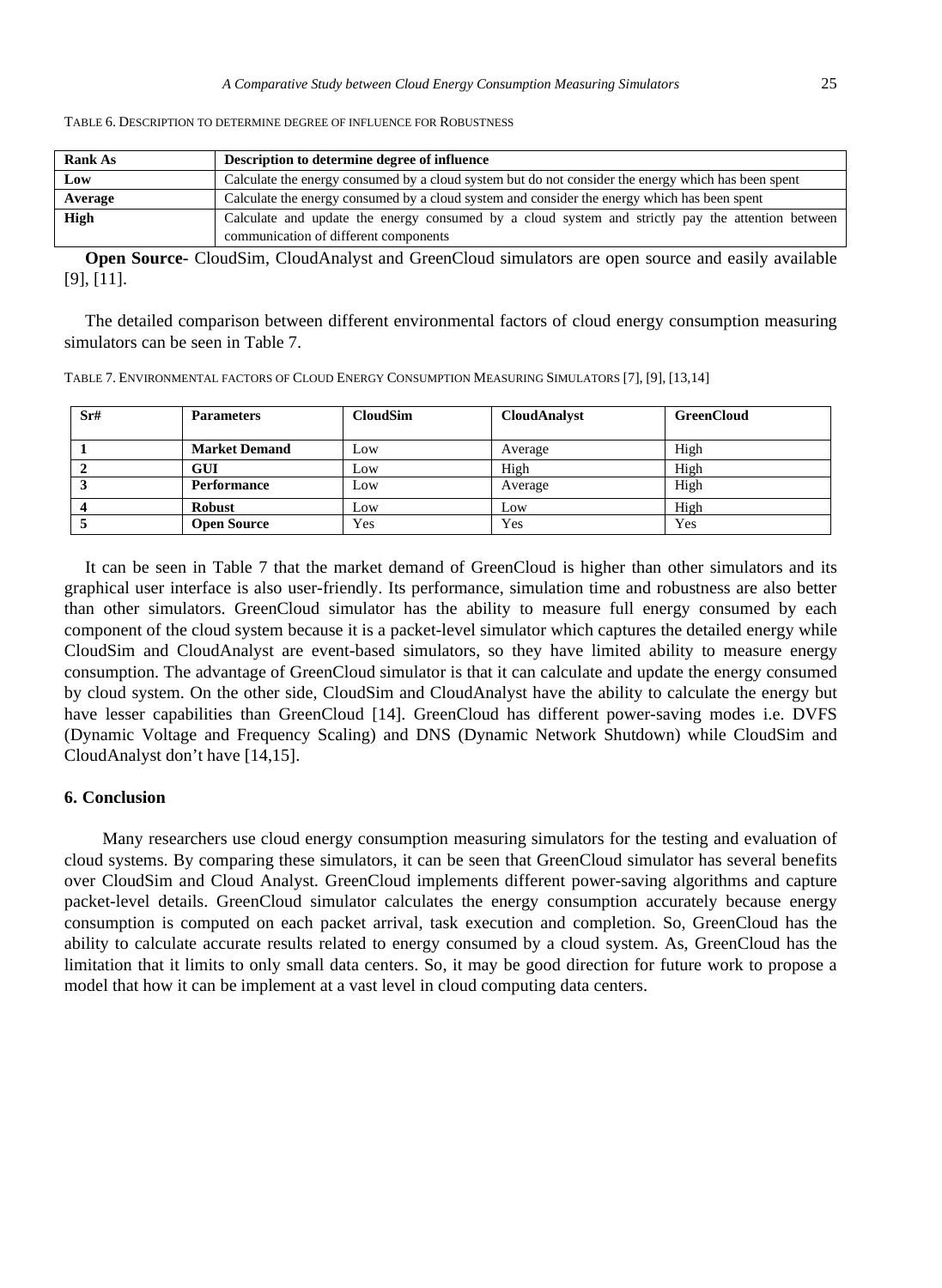## **References**

- [1] Cloud computing: A complete guide | IBM, https://www.ibm.com/cloud/learn/cloud-computing, Retrieved November 13, 2018
- [2] Y. Jadeja K. Modi "Cloud computing-concepts architecture and challenges" Computing Electronics and Electrical Technologies (ICCEET) 2012 International Conference on pp. 877-880 2012.
- [3] Q. Zhang L. Cheng R. Boutaba "Cloud computing: state-of-the-art and research challenges" J. internet Servo Appl. vol. 1 no. l pp. 7-18 2010.
- [4] G. Sakellari G. Loukas "A survey of mathematical models simulation approaches and testbeds used for research in cloud computing" Simul. Model.Pract.Theory vol. 39 pp. 92-103 2013.
- [5] X. Bai M. Li B. Chen W.- T. Tsai J. Gao "Cloud testing tools" Service Oriented System Engineering (SOSE) 2011 IEEE 6th International Symposium on pp. 1-12 2011.
- [6] R. N. Calheiros R. Ranjan C. A. F. DeRose R. Buyya "Cloudsim: A novel framework for modeling and simulation of cloud computing infrastructures and services" arXivPrepr. arXiv0903.2525 2009.
- [7] R. N. Calheiros R. Ranjan A. Beloglazov C. A. F. De Rose R. Buyya "CloudSim: a toolkit for modeling and simulation of cloud computing environments and evaluation of resource provisioning algorithms" Softw. Pract.Exp. vol. 41 no. 1 pp. 23-50 2011.
- [8] F. Howell R. McNab "SimJava: A discrete event simulation library for java" Simul. Ser. vol. 30 pp. 51-56 1998.
- [9]"The Best Open Source Cloud Computing Simulators", <https://opensourceforu.com/2016/11/best-open> -source-cloud-computing-simulators/, Retrieved January 03, 2019.
- [10] "Comparative Study of Simulation Tools in Cloud Computing Environment",https://pdfs. semanticscholar.org/c66b/776b1a15086f23ff2099913075e01d6e6edb.pdf, Retrieved January 03, 2019.
- [11] "MEDC\_Project\_Report\_Bhathiya\_318282", [http://www.cloudbus.org/students/MEDC\\_Project\\_Report\\_](http://www.cloudbus.org/students/MEDC_Project_Report_) Bhathiya\_318282.pdf, Retrieved January 04, 2019.
- [12] Ahmed, T., & Singh, Y. (2012). Analytic study of load balancing techniques using tool cloud analyst. International Journal of Engineering Research and Applications, 2(2), 1027-1030.
- [13] Mishra, R. K., &Bhukya, S. N. (2014). Service broker algorithm for cloud-analyst. International Journal of Computer Science and Information Technologies, 5(3), 3957-3962.
- [14] D. Kliazovich P. Bouvry S. U. Khan "GreenCloud: a packet-level simulator of energy-aware cloud computing data centers" J. Supercomput. vol. 62 no. 3 pp. 1263-1283 2012.
- [15] L. Shang L.-S.Peh N. K. Jha "Dynamic voltage scaling with links for power optimization of interconnection networks" High-Performance Computer Archituecture 2003. HPCA-9 2003. Proceedings.The Ninth International Symposium on pp. 91-102 2003.
- [16] "A review on Cloud Simulators", <https://pdfs.semanticscholar.org/1434/a866970a2338db41bca218> fcb358caaf07cc.pdf, Retrieved January 16, 2019.
- [17] R. Buyya C. S. Yeo S. Venugopal J. Broberg I. Brandic "Cloud computing and emerging IT platforms: Vision hype and reality for delivering computing as the 5th utility" Futur. Gener.Comput.Syst. vol. 25 no. 6 pp. 599-616 2009.
- [18] D. Kliazovich P. Bouvry S. U. Khan "Simulating communication processes in energy-efficient cloud computing systems" 2012.
- [19] R. Brown "Report to congress on server and data center energy efficiency: Public law 109–431" Lawrence Berkeley Natl. Lab. 2008.
- [20] X. Bai M. Li B. Chen W.- T. Tsai J. Gao "Cloud testing tools" Service Oriented System Engineering (SOSE) 2011 IEEE 6th International Symposium on pp. 1-12 2011.
- [21] Shi, Yuxiang, Xiaohong Jiang, and Kejiang Ye. "An energy-efficient scheme for cloud resource provisioning based on CloudSim." 2011 IEEE International Conference on Cluster Computing. IEEE, 2011.